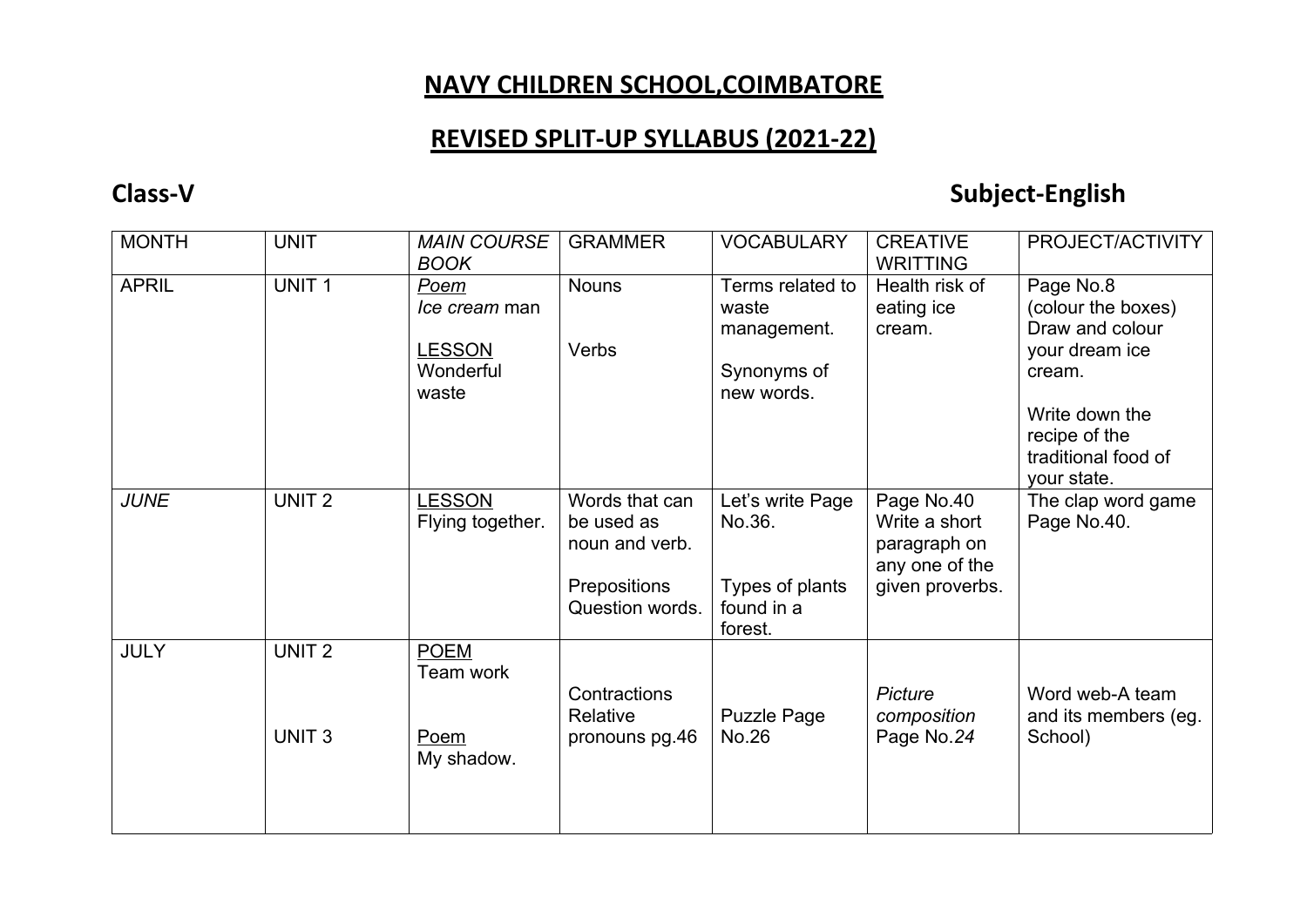| <b>AUGUST</b>    | UNIT <sub>3</sub> | <b>LESSON</b><br>Robinson<br>Crusoe<br>discovers a foot<br>print.                       | Conjunctions<br>pg.54,55                          | Lets create a<br>pyramid Page<br>No.56.                                                                       | Page<br>No.54(story on<br>strange foot<br>prints) | Create an<br>impression of your<br>foot on the paper<br>and describe it.           |
|------------------|-------------------|-----------------------------------------------------------------------------------------|---------------------------------------------------|---------------------------------------------------------------------------------------------------------------|---------------------------------------------------|------------------------------------------------------------------------------------|
| <b>SEPTEMBER</b> | <b>UNIT 5</b>     | <b>POEM</b><br>The lazy frog.<br><b>LESSON</b><br>Rip van winkle.                       | Two word<br>adjectives<br>Adverb of<br>frequency. | <b>Synonyms Page</b><br>No.87.<br>Vocabulary<br>building Page<br>No.89<br><b>Silent letters</b><br>Page No.90 | Creative writing<br>Page No.92.                   | Say aloud Page<br>No.81                                                            |
| <b>OCTOBER</b>   | UNIT <sub>6</sub> | <b>POEM</b><br><b>Class</b><br>Discussion.<br><b>LESSON</b><br>The Talkative<br>barber. | Prefix<br>More<br>conjunctions                    | Word fun Page<br>No.108                                                                                       | Notice writing<br>Page No.99.                     | Fill in the grid Page<br><b>No.98</b>                                              |
| <b>NOVEMBER</b>  | Unit 7            | Poem<br>Topsy-Turvey<br>Land                                                            | Punctuation                                       | Words related to<br>fantasy tales                                                                             | Let's write Page<br>No.114                        | Draw/Paste pictures<br>to create a Topsy-<br>Turvey<br>Land of your<br>imagination |
| <b>DECEMBER</b>  | Unit 7            | Lesson<br>Gulliver's<br><b>Travels</b>                                                  | Degrees of<br>Comparison                          | Words related to<br>Voyage                                                                                    | Creative writing<br>Page No.128                   | Let's find out Page<br>No.128                                                      |
| <b>JANUARY</b>   | Unit 10           | Poem<br>MaluBhalu                                                                       | Pronoun pg.175                                    | Words related to<br>arctic circle.                                                                            | Character<br>skectch of Malu<br>Bhalu. Pg.173     | What are the thing<br>your mother asks<br>you to do? pg.174                        |